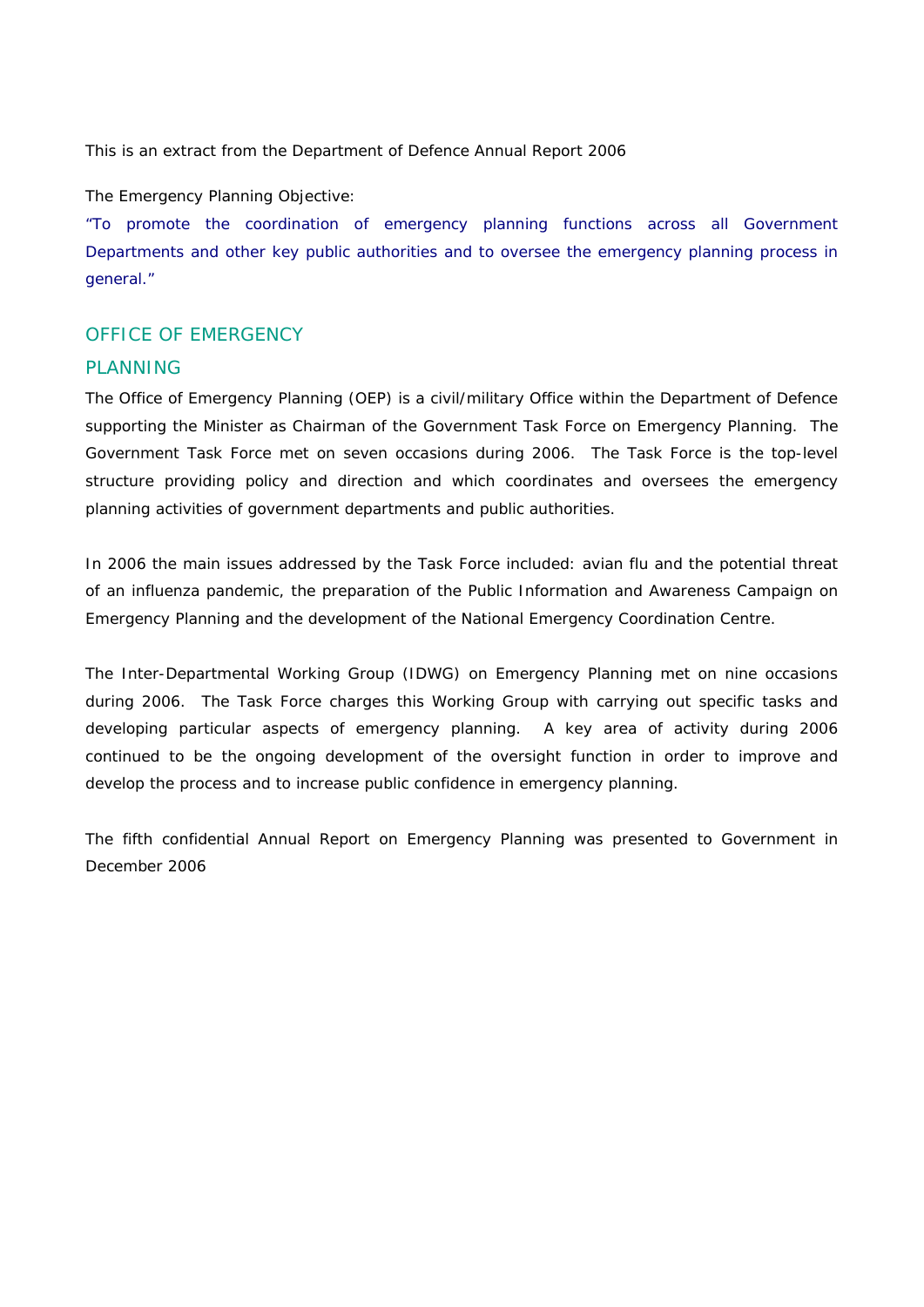| <b>Strategies</b>                                                                                                                                                                                                               | <b>Performance Indicators</b>                                                                                                                                                                                                                     | <b>Current Status</b>                                                                                                                                                                                                                                                                                                                             |
|---------------------------------------------------------------------------------------------------------------------------------------------------------------------------------------------------------------------------------|---------------------------------------------------------------------------------------------------------------------------------------------------------------------------------------------------------------------------------------------------|---------------------------------------------------------------------------------------------------------------------------------------------------------------------------------------------------------------------------------------------------------------------------------------------------------------------------------------------------|
| To<br>foster a more<br>proactive<br>the conduct of<br>approach to<br>emergency<br>planning<br>by<br>interacting with key players in<br>other Government Departments<br>and key public authorities                               | Promotion of a<br>facilitative<br>climate and development of<br>greater confidence<br>in<br>the<br>emergency planning process                                                                                                                     | Ongoing                                                                                                                                                                                                                                                                                                                                           |
| To<br>provide<br>the<br>necessary<br>supports to the Government<br>Task Force on<br>Emergency Planning, chaired by<br>the Minister for Defence, and<br>the Inter-<br>Departmental Working Group on<br><b>Emergency Planning</b> | Establishment<br>and<br>maintenance of an emergency<br>planning contact programme<br>through regular meetings of<br>the Government Task Force<br>on Emergency Planning and<br>Inter-Departmental<br>the<br>Working Group on Emergency<br>Planning | Seven meetings of the<br>Government<br>Task<br>Force<br>nine<br>and<br>meetings of the<br>Inter-Departmental<br>Working Group were held<br>in 2006                                                                                                                                                                                                |
| To<br>the<br>oversee<br>emergency<br>planning<br>arrangements<br>in<br>Government Departments and<br>public authorities under their<br>aegis                                                                                    | Regular meetings and active<br>pursuit of the issues arising                                                                                                                                                                                      | The main issues the Task<br>Force considered during<br>2006 included Avian Flu,<br>Pandemic,<br>Flu.<br>the<br>development of a Public<br>Information<br>Campaign,<br>the establishment of a<br>National<br>Emergency<br>Coordination Centre and<br>Review<br>of<br>the<br>the<br>Framework<br>for<br>Coordinated Response to<br>Major Emergency. |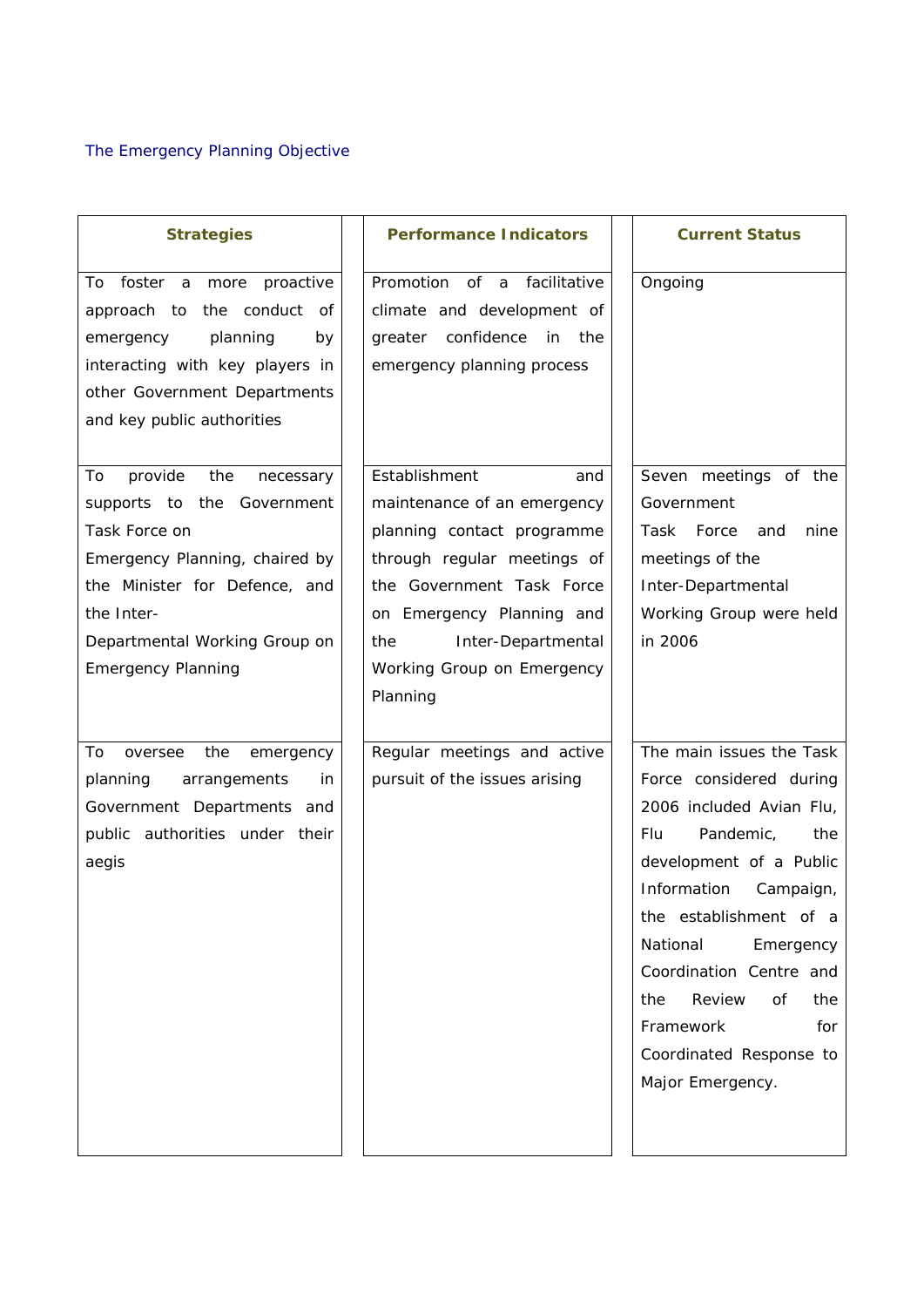Adoption of assurance mechanisms to promote continuous improvement of the emergency planning functions within Government Departments and other key public authorities

Provision of regular reports to Government

 Regular reviews and validation of Government emergency planning and response arrangements through formal annual oversight programmes

Fourth oversight cycle to be completed by end of 2006

The fifth confidential Annual Report on Emergency Planning was presented to Government in December 2006.

 The mechanisms to drive the oversight process were further refined and developed in 2006.

The oversight process involved a series of bilateral meetings between the Office of Emergency Planning and the key Government Departments with lead or support roles in the emergency planning process.

The oversight process was completed and the outputs informed a significant part of the confidential Annual Report to Government on Emergency Planning

The review of the oversight process resulted in the